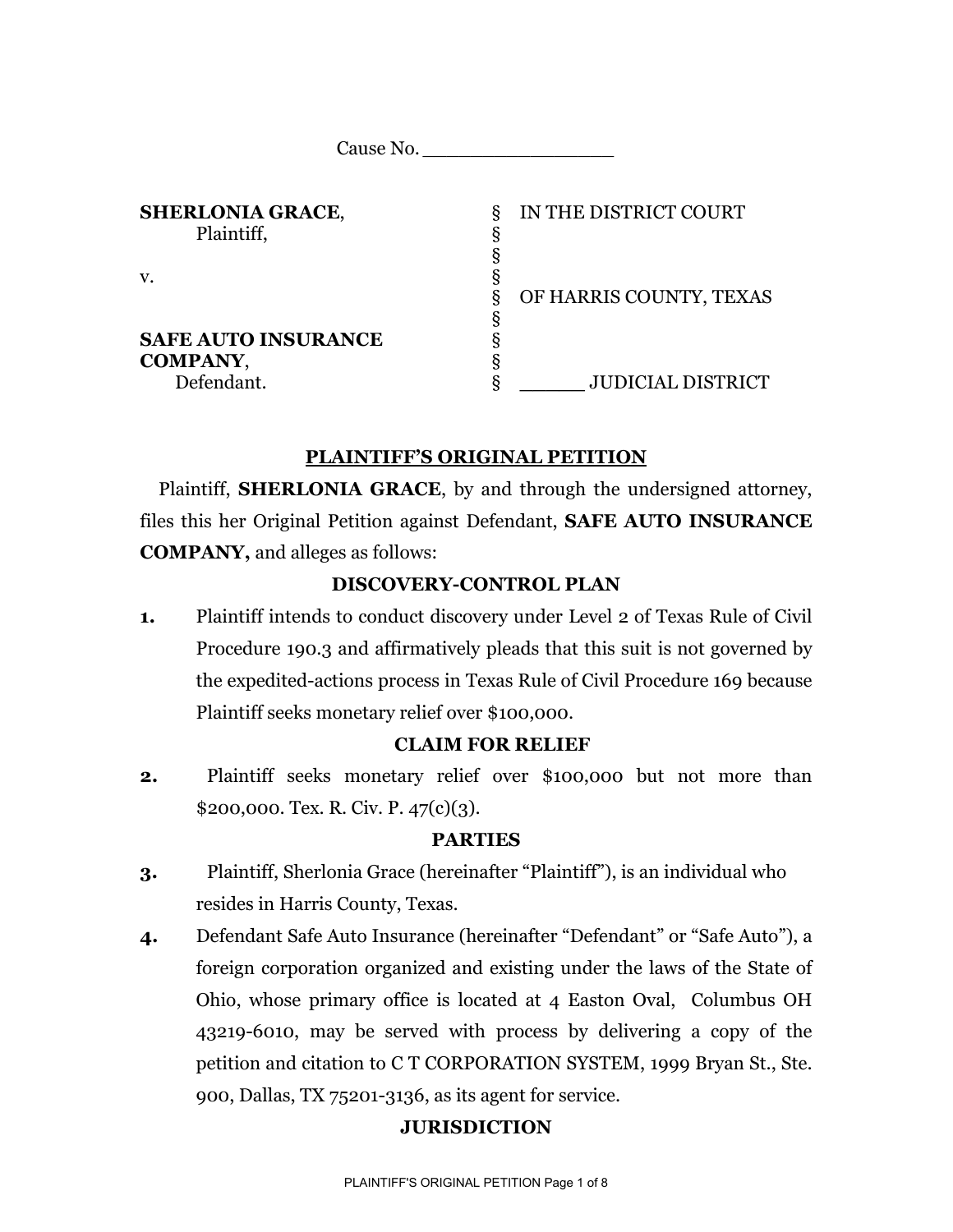**5.** The Court has subject-matter jurisdiction over the lawsuit because the amount in controversy exceeds this Court's minimum jurisdictional requirements.

## **VENUE**

**6.** Venue is proper in Harris County under Texas Civil Practice & Remedies Code section 15.002 because all or a substantial part of the events or omissions giving rise to the claim occurred in Harris County.

#### **FACTS**

- **7.** At all relevant times, Defendant was in the business of providing auto insurance services in Harris County, Texas. On December 15, 2017, Defendant, knowing that Plaintiff's driver's license was suspended, issued policy number TX00269308A-0, which purported to exclude from coverage drivers whose licenses were suspended. A copy of the declaration page is attached hereto and is hereby incorporated by reference. The Declaration Page stated, "Endorsement Reasons: The MVR has changed the driver license to invalid for GRACE, SHERLONIA", but Defendant failed to inform Plaintiff that this notation meant that she was purchasing a completely useless what was not suitable for its intended purpose of providing collision, comprehensive, and liability coverage for Plaintiff.
- **8.** On December 18, 2017, after the transaction was already completed and the policy issued, Defendant sent a letter to Plaintiff informing her that she needed to address the issue of her suspended driver's license by January 7, 2018 or the policy may be canceled. Plaintiff did not address the issue, and rather than canceling the policy and stopping the collection of premiums payments, Defendant renewed the policy on June 15, 2018, still knowing that Plaintiff's driver's license was suspended. A copy of the renewed declaration page is attached hereto and is hereby incorporated by reference.
- **9.** In a letter dated May 12, 2018, prior to the renewal date of the policy, Defendant lulled Plaintiff into falsely believing that although there might be problems with her policy due to her suspended driver's license, if she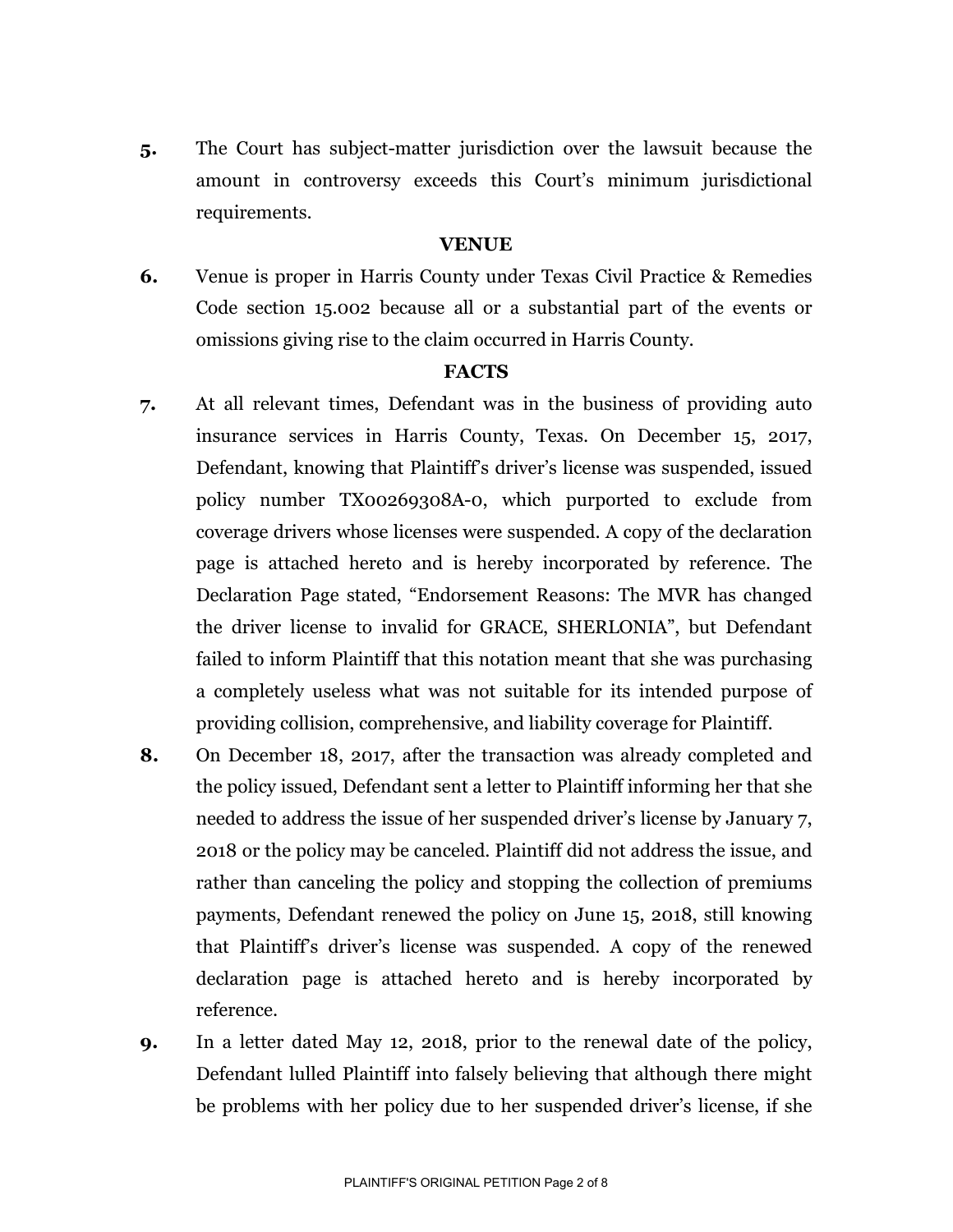continues to pay her premiums on time, she would be covered in the event of a loss. The letter stated:

Upon review, we have found that SHERLONIA GRACE has not obtained a valid driver license. Since all drivers are required to have a valid driver license, SHERLONIA GRACE not obtaining one *has forced us to take action on your account*. Due to the previously mentioned factors, Safe Auto Insurance Company is *unable to accept any late payment*, unless the above mentioned information is submitted.

**10.** When Plaintiff was involved in a motor vehicle accident on October 24, 2018, Defendant promptly denied Plaintiff's claim, delighted that it had collected a year's worth of premiums while knowing all along that it would never have to cover a loss. Defendant violated the Texas Deceptive Trade Practices Act by knowingly selling an insurance policy that was not suitable for its intended purpose of covering Plaintiff in the event of a loss. Further because Defendant knew at the inception and subsequent renewal of the policy that Plaintiff's license was suspended, Defendant should be estopped from, or should be deemed to have waived its right to, complain about this defect.

# **Claims**

# *Breach of Contract:*

- **11.** By the terms of the insurance policy at issue, Defendant agreed to pay for damages to Plaintiff's vehicle if it is damaged as a result of an accident. An accident occurred while the policy was in full force and effect and the vehicle was damaged in said accident. Nonetheless, Defendant decided not to pay for the damage because Plaintiff's license was suspended at the time of the accident.
- **12.** Waiver is an intentional relinquishment of a known right or *intentional conduct inconsistent with claiming that right*. *Avary v. Bank of*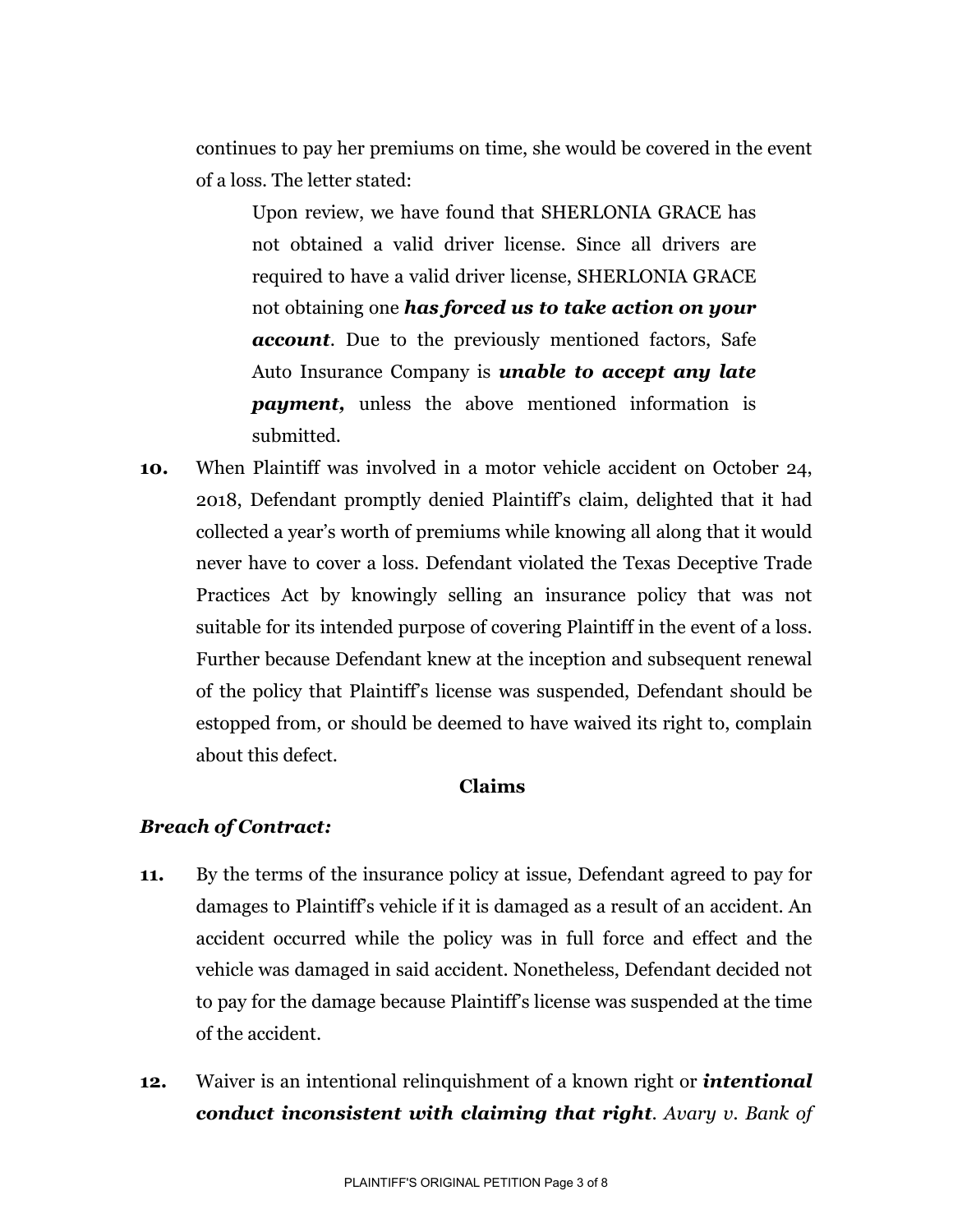*Am., N.A*., 72 S.W.3d 779, 788 (Tex.App.-Dallas 2002, pet. denied). By informing Plaintiff that she was required to have a valid driver's license, but renewing the insurance policy anyway, Defendant intentionally acted inconsistently with its right to deny a claim for that reason and therefore waived that right.

**13.** Estoppel generally prevents one party from misleading another to the other's detriment or to the misleading party's own benefit. See, e.g., *Johnson & Higgins of Tex., Inc. v. Kenneco Energy, Inc.*, 962 S.W.2d 507, 515-16 (Tex. 1998). In its May 12, 2018 letter to Plaintiff, instead of clearly informing Plaintiff that she was not covered under her own policy, Defendant mislead Plaintiff into believing that actions were already taken against her due to her failure to secure a valid driver's license and that she only needed to pay her policy premiums on time to maintain coverage.

## *Failing to disclose information:*

- **14.** A merchant is prohibited from "failing to disclose information concerning goods or services which was known at the time of the transaction if such failure to disclose such information was intended to induce the consumer into a transaction into which the consumer would not have entered had the information been disclosed". Texas Business and Commerce Code Sec. 17.46(24). At the time Defendant issued the policy to Plaintiff, Defendant checked Plaintiff's driver license status and knew that she would not be covered by the policy. Nonetheless, Defendant failed to disclose to Plaintiff that she would not be covered by the policy being issued. The failure to disclose this information was done to induce Plaintiff to enter the transaction.
- **15.** A merchant is also prohibited from "representing that an agreement confers or involves rights, remedies, or obligations which it does not have or involve, or which are prohibited by law". Texas Business and Commerce Code Sec. 17.46(12). By issuing the policy to Plaintiff, Defendant falsely represented that Plaintiff had liability, comprehensive and collision coverage.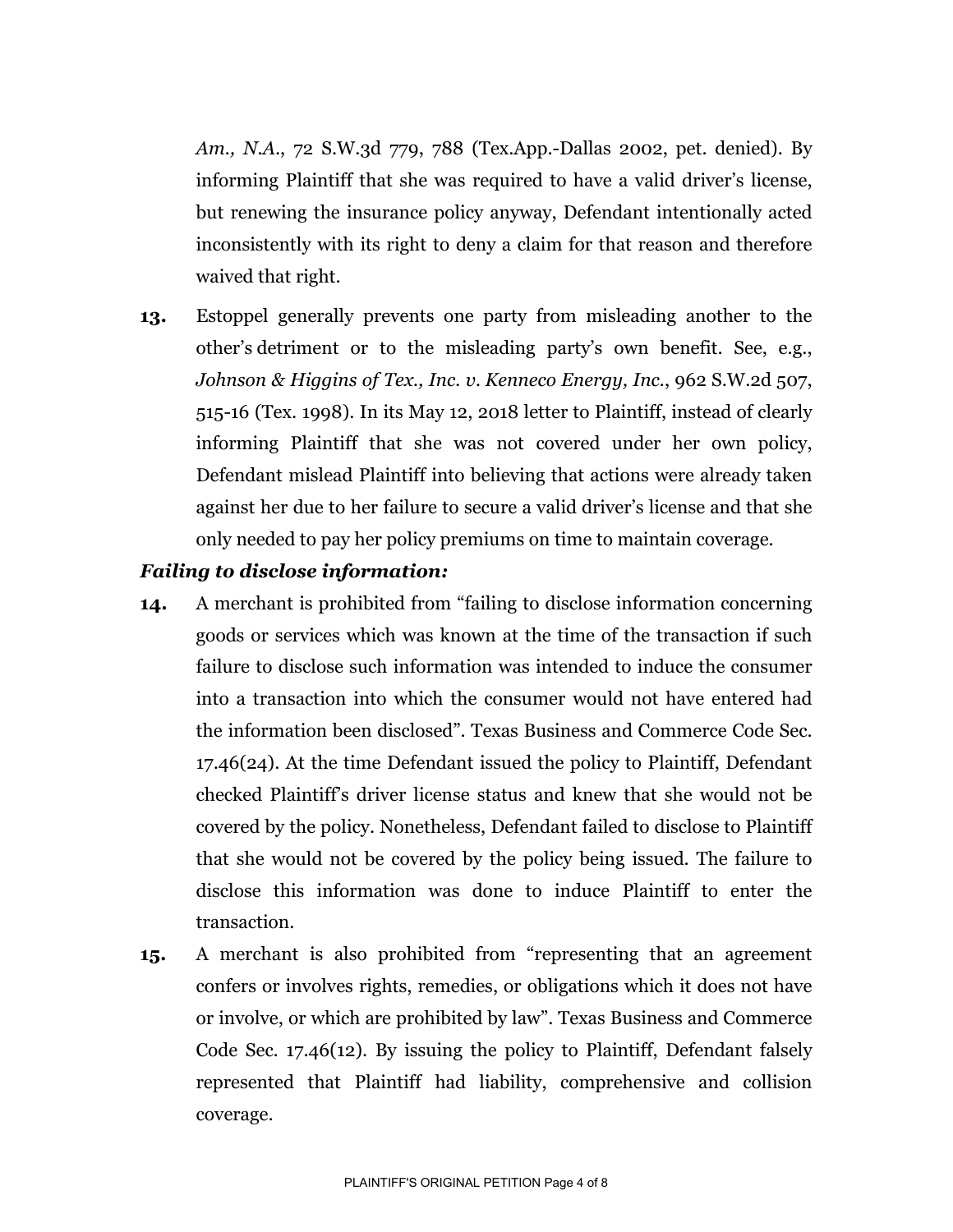## *Unconscionable action:*

**16.** A merchant may not engage in an unconscionable action or course of action. Texas Business and Commerce Code Sec. 17.50(3). "Unconscionable action or course of action" means an act or practice which, to a consumer's detriment, takes advantage of the lack of knowledge, ability, experience, or capacity of the consumer to a grossly unfair degree. Texas Business and Commerce Code Sec. 17.45(5). Defendant issued the policy knowing it would not cover Plaintiff in case of a loss. Defendant then collected premiums and renewed the policy for as long as it could until a covered event occurred. When such an event occurred, Defendant denied coverage. Such a course of action is in clear violation of the DTPA because it is unconscionable.

## **Damages**.

**Repair cost**: The total reasonable and necessary cost of the repair was at least \$3,562.30.

**Rental Reimbursement**: As a result of the incident, Ms. Grace was unable to use her vehicle for more than 30 days. Therefore, she in entitled to rental reimbursement of \$600.

## **Statutory Damages.**

**17.** Because Defendant's actions were knowing or intentional, Plaintiff seeks treble damages as authorized by Texas Business and Commerce Code Section 17.50(b)(1). For example, Defendant intentionally issued the policy knowing that it had no intention of covering Plaintiff.

## **Attorney Fees.**

- **18.** Plaintiff has incurred, and will continue to incur, legal fees in the prosecution of this matter. Plaintiff seeks reasonable and necessary attorney fees as authorized by Texas Business and Commerce Code Section 17.50(d) and the Texas Insurance Code.
- **19. Conditions Precedent:** All conditions precedent to Plaintiff's claims for relief have been performed or have occurred.

# **PRAYER**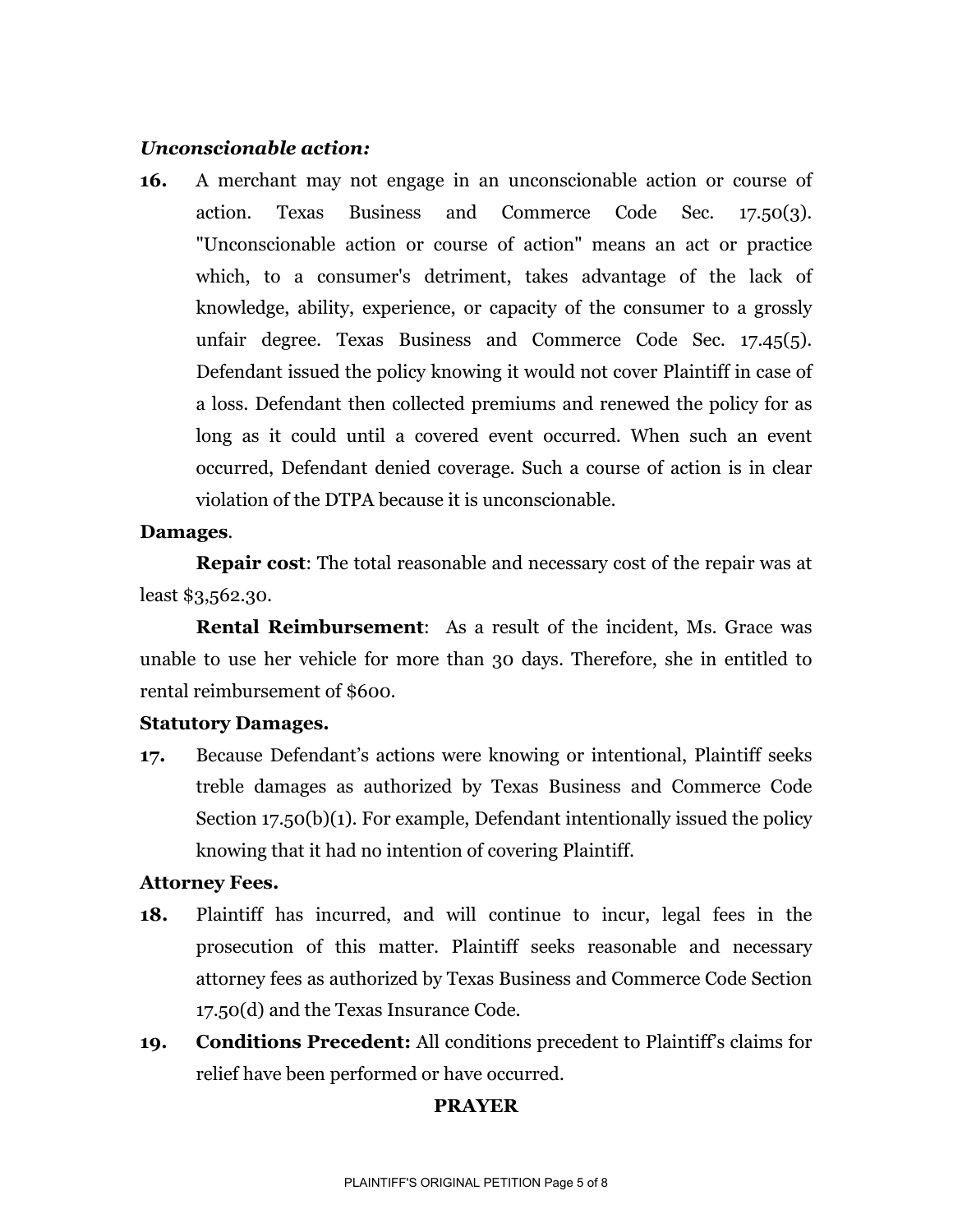- **20.** For these reasons, Plaintiff asks that Defendant be cited to appear and answer. In addition, Plaintiff asks to court to render judgment in her favor and award the following damages:
	- a. Actual damages.
	- b. Prejudgment and postjudgment interest.
	- c. Statutory damages and interest pursuant to the Texas Deceptive Trade Practices Act.
	- d. Court costs.
	- e. Attorney fees.
	- f. All other relief to which Plaintiff is entitled.

Respectfully submitted,

/s/ Leroy Scott Leroy B. Scott, Ph.D. Texas Bar No. 24083824

Scott Law, PLLC 5100 Westheimer Road Ste 200 Houston, Texas 77056

Mailing Address: PO Box 420453 Houston, TX 77242-0453

Tel (713) 588-4416 Fax (713) 583-1158 Email: [lscott@scottesq.com](mailto:lscott@scottesq.com)

ATTORNEY FOR PLAINTIFF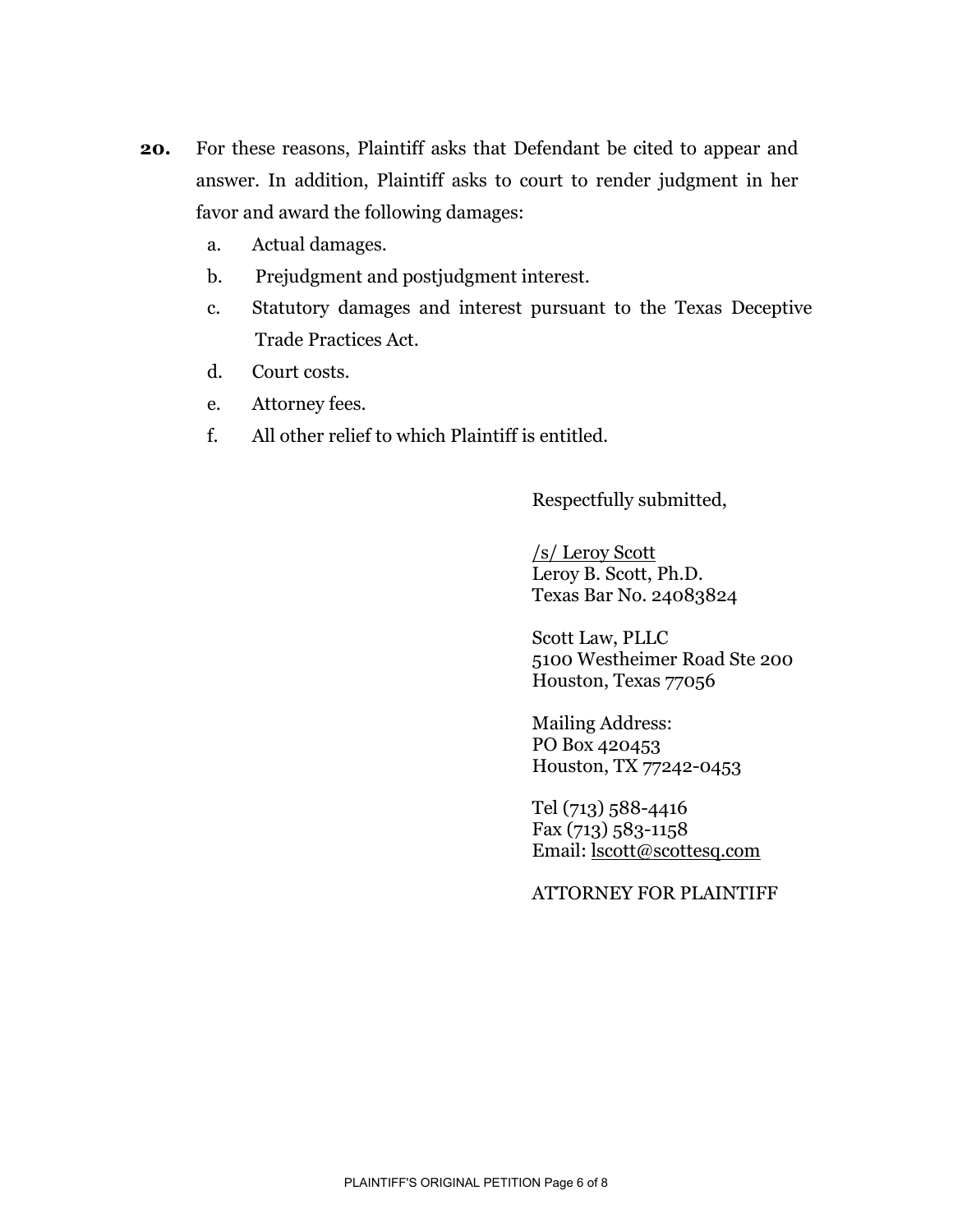

4 Faston Oval Columbus, OH 43219 1-800-SAFEAUTO (1-800-723-3288)

CHE MAIL.COM

SHERLONIA GRACE

# **AUTO INSURANCE POLICY DECLARATIONS**

Policy Period: From 12/15/2017 10:38 A.M. To 06/15/2018 12:01 A.M. Policy No. : TX00269308A-0

Local time at the address of the named insured as stated herein. This Amended Declaration Page Supersedes prior Declaration Page Issued.

Endorsement Reasons: -The MVR has changed the driver license to invalid for GRACE, SHERLONIA

A AtFault accident was returned from the Evaluation Service based on information from: - A CLUE reported accident Endorsement Effective 12/15/2017 10:38:53

This Declarations Page, together with the forms and endorsements listed below, constitute the complete policy of insurance listed above. Insurance is provided only for any coverage for which a premium charge is indicated, or is otherwise specified as being included. Subject to the terms and conditions of the policy, the limit of the company's liability under any such coverage is as stated below.

Specimen copies of the policy book, amendments and endorsements applicable to your policy are available at *www.safeauto.com/policyforms/Texas.* Please refer to the Endorsements/Forms Made Part Of This Policy section below to determine which forms are applicable to your policy. You may request a paper copy of your policy; free of charge, by calling 1-800-723-3288.

1 2011 CHEVROLET

EQUINOX LS<br>
SPORT UTIL
2CNA **VEH # YEAR MAKE MODEL BODY TYPE SERIAL NUMBER** 

|                        | **** 6 MONTHS PREMIUM ****                                                                                                                        |
|------------------------|---------------------------------------------------------------------------------------------------------------------------------------------------|
| LIMITS OF LIABILITY    | VEH <sub>1</sub>                                                                                                                                  |
| \$30,000 EACH PERSON/  |                                                                                                                                                   |
| \$60,000 EACH ACCIDENT | \$804                                                                                                                                             |
| \$25,000 EACH ACCIDENT | <b>INCL</b>                                                                                                                                       |
| \$2,500 EACH PERSON    | \$70                                                                                                                                              |
| \$30,000 EACH PERSON/  |                                                                                                                                                   |
| \$60,000 EACH ACCIDENT | \$70                                                                                                                                              |
|                        |                                                                                                                                                   |
|                        | \$18                                                                                                                                              |
|                        |                                                                                                                                                   |
|                        | \$5                                                                                                                                               |
|                        |                                                                                                                                                   |
|                        | \$121                                                                                                                                             |
|                        | \$267<br>\$21                                                                                                                                     |
|                        | \$1,376                                                                                                                                           |
|                        | \$12                                                                                                                                              |
|                        |                                                                                                                                                   |
|                        | \$1,386                                                                                                                                           |
|                        | \$25,000 EACH ACCIDENT<br>VEH 1<br>\$40<br>\$500<br>\$500<br>\$20<br>RENTAL REIMBURSEMENT - PER DAY NOT TO EXCEED 30 DAYS<br>\$10,000 EACH PERSON |

#### **ENDORSEMENTS/FORMS MADE PART OF THIS POLICY:**

TX1000/1013 TX1010/1215 TX1020/1215

#### **LIENHOLDER (S):**

MERCURY FINANCE GROU,